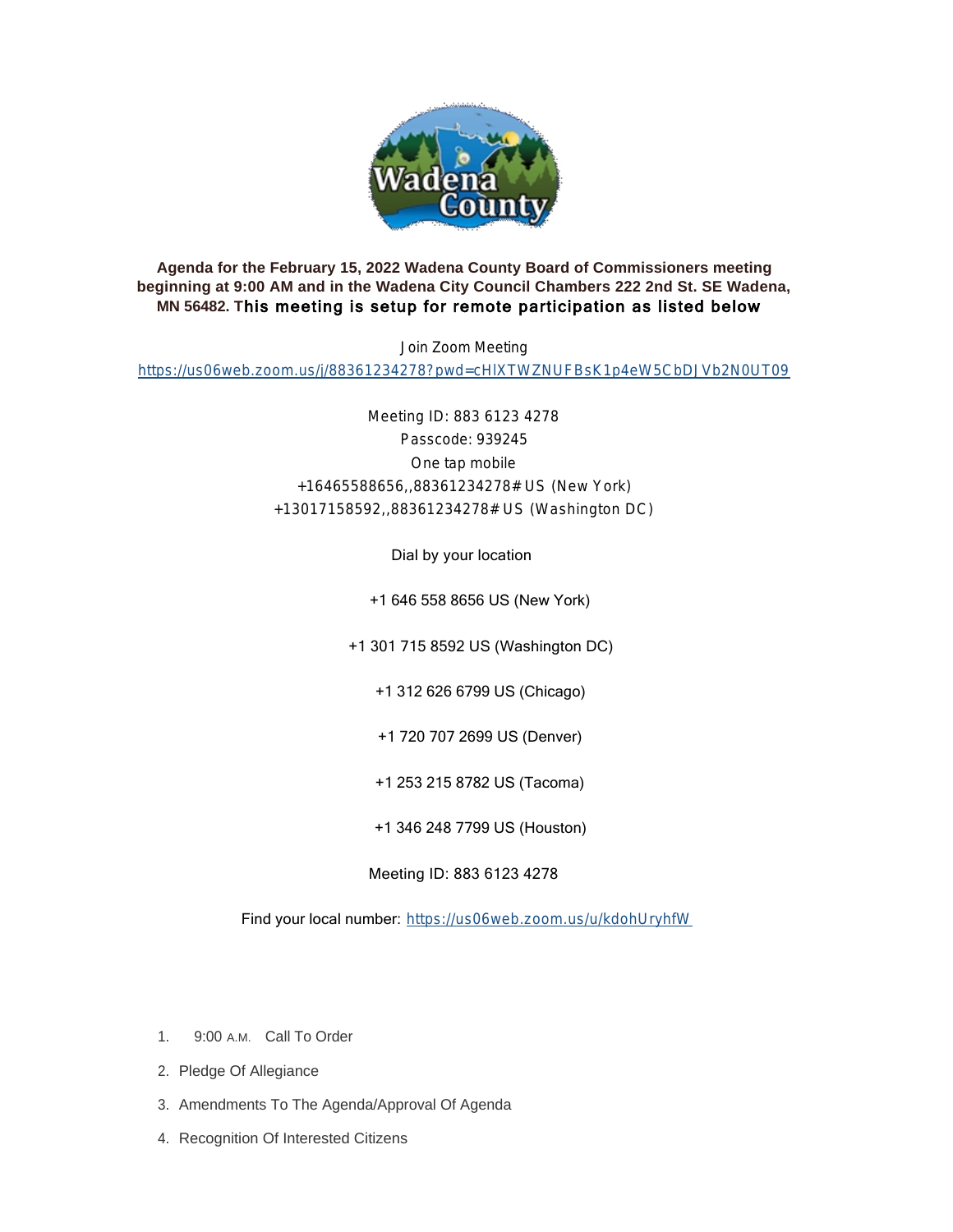#### 5. Consent Agenda Items

A. Minutes

Documents:

#### [1-18-22 MINUTES.PDF](http://mn-wadenacounty.civicplus.com/AgendaCenter/ViewFile/Item/4631?fileID=7061)

Warrants B.

Documents:

[AUDITOR WARRANT APPROVAL.XLSX](http://mn-wadenacounty.civicplus.com/AgendaCenter/ViewFile/Item/4759?fileID=7070) [WARRANT REGISTER 1-28-22.PDF](http://mn-wadenacounty.civicplus.com/AgendaCenter/ViewFile/Item/4759?fileID=7071) [WARRANT REGISTER 2-4-22.PDF](http://mn-wadenacounty.civicplus.com/AgendaCenter/ViewFile/Item/4759?fileID=7072) WARRANT REGISTER US BANK 2-4-22 PDF [EFT VOUCHER FOR APPROVAL 1-28-22.PDF](http://mn-wadenacounty.civicplus.com/AgendaCenter/ViewFile/Item/4759?fileID=7074) [EFT VOUCHER FOR APPROVAL 2-4-22.PDF](http://mn-wadenacounty.civicplus.com/AgendaCenter/ViewFile/Item/4759?fileID=7075)

C. Human Service Warrants

Documents:

[BAF-2-8-22-HUMAN SERVICES ACH-EFT TRANSACTIONS AND](http://mn-wadenacounty.civicplus.com/AgendaCenter/ViewFile/Item/4747?fileID=7056)  ADMINISTRATIVE WARRANT REGISTER.PDF [BAF-2-15-2022-HUMAN SERVICES ACH-EFT TRANSACTIONS](http://mn-wadenacounty.civicplus.com/AgendaCenter/ViewFile/Item/4747?fileID=7057)  AND ADMINISTRATIVE WARRANT REGISTER.PDF

D. DNR Snowmobile Safety Enforcement Grant

Documents:

[DNR SNOWMOBILE SAFETY ENFORCEMENT GRANT.PDF](http://mn-wadenacounty.civicplus.com/AgendaCenter/ViewFile/Item/4737?fileID=7047)

E. Approve Low Income Septic System Replacement Grant PID 11-031-4020 Documents:

## [APPROVE LOW INCOME SEPTIC SYSTEM REPLACEMENT](http://mn-wadenacounty.civicplus.com/AgendaCenter/ViewFile/Item/4749?fileID=7059)  GRANT PID 11-031-4020.PDF

- 6. Regular Agenda Items
- 7. Human Services Statistical Reports

Documents:

#### [HUMAN SERVICES STATISTICAL REPORTS.PDF](http://mn-wadenacounty.civicplus.com/AgendaCenter/ViewFile/Item/4750?fileID=7060)

8. Wadena County Truancy Work Group

Documents:

# [WADENA COUNTY TRUANCY WORK GROUP.PDF](http://mn-wadenacounty.civicplus.com/AgendaCenter/ViewFile/Item/4751?fileID=7062)

9. New Medical Consultant

Documents:

[NEW MEDICAL CONSULTANT.PDF](http://mn-wadenacounty.civicplus.com/AgendaCenter/ViewFile/Item/4754?fileID=7065)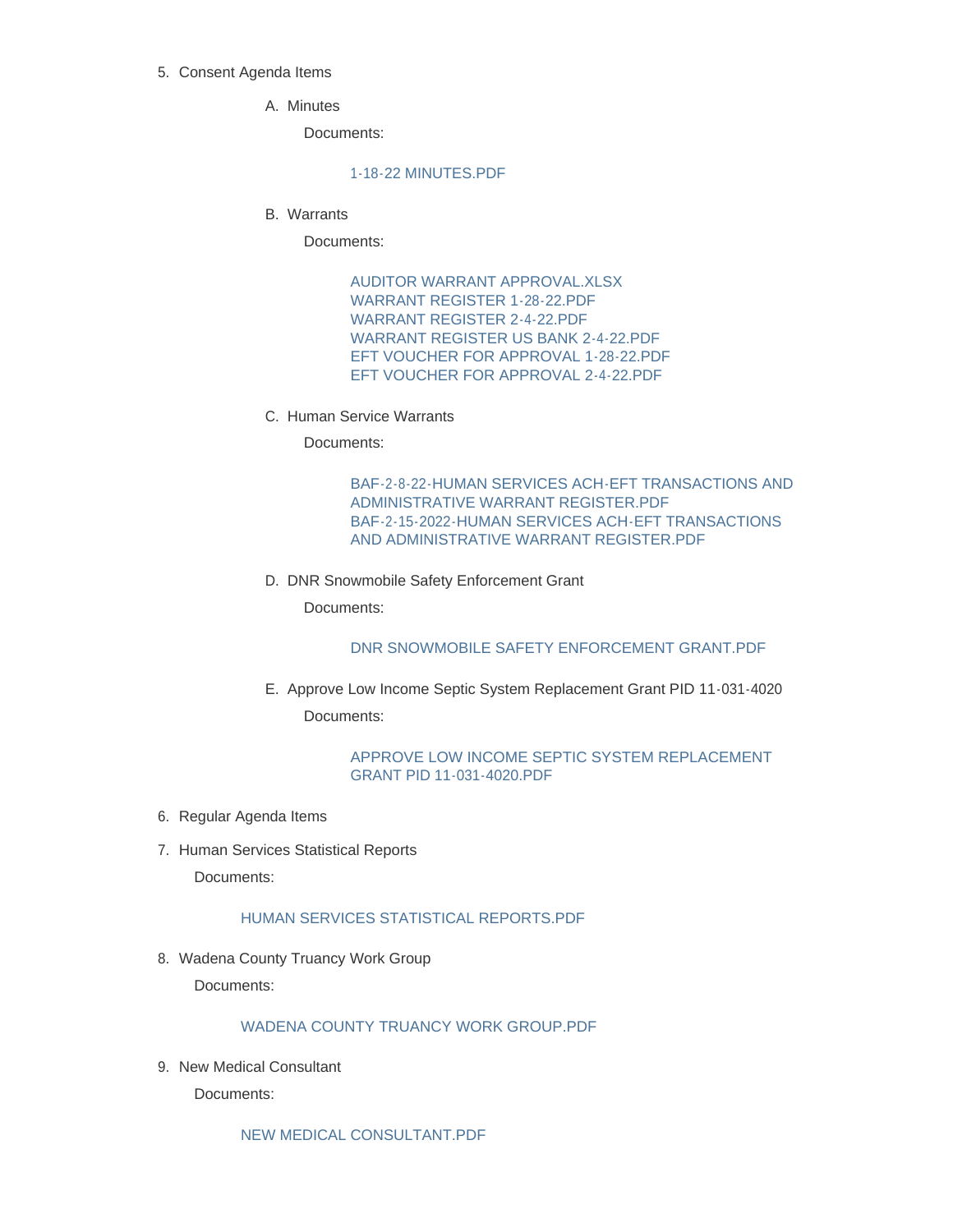## 10. Solid Waste Committed Funds

Documents:

## [SOLID WASTE COMMITTED FUNDS BAF.PDF](http://mn-wadenacounty.civicplus.com/AgendaCenter/ViewFile/Item/4748?fileID=7058)

11. Film Plastic Rental And Service Agreement

Documents:

## [FILM PLASTIC RENTAL AND SERVICE AGREEMENT.PDF](http://mn-wadenacounty.civicplus.com/AgendaCenter/ViewFile/Item/4753?fileID=7064)

Award Of SP 080-602-012 12.

Documents:

#### [AWARD OF SP 080-602-012.PDF](http://mn-wadenacounty.civicplus.com/AgendaCenter/ViewFile/Item/4745?fileID=7055)

13. 2026 STBGP Application Update

Documents:

#### [2026 STBGP APPLICATION UPDATE.PDF](http://mn-wadenacounty.civicplus.com/AgendaCenter/ViewFile/Item/4756?fileID=7067)

Closed Session To Develop Or Consider Offers Or Counteroffers For The Purchase Or Sale 14. Of Real Or Personal Property Of Parcel Number 22-006-1050 In Section 6 T134N R

Documents:

#### [CLOSED SESSION PARCEL NO 22 006 1050 IN SEC 6 T134N.PDF](http://mn-wadenacounty.civicplus.com/AgendaCenter/ViewFile/Item/4755?fileID=7066)

- 15. 10:00 A.M. Break
- 16. Process Of Establishing Appointed County Recorder Office

Documents:

#### [PROCESS OF ESTABLISHING APPOINTED COUNTY RECORDER OFFICE.PDF](http://mn-wadenacounty.civicplus.com/AgendaCenter/ViewFile/Item/4757?fileID=7068)

17. ARPA Funds

Documents:

#### [ARPA FUNDS.PDF](http://mn-wadenacounty.civicplus.com/AgendaCenter/ViewFile/Item/4760?fileID=7076)

18. Approval For Advertising RFP For Courthouse HVAC Project

Documents:

## [APPROVAL FOR ADVERTISING RFP FOR COURTHOUSE HVAC](http://mn-wadenacounty.civicplus.com/AgendaCenter/ViewFile/Item/4761?fileID=7077)  PROJECT.PDF

19. Sourcewell Annual Meeting Of The Representative Assembly

Documents:

## [SOURCEWELL ANNUAL MEETING OF THE REPRESENTATIVE](http://mn-wadenacounty.civicplus.com/AgendaCenter/ViewFile/Item/4752?fileID=7063)  ASSEMBLY.PDF

20. Commissioner/Committee Reports